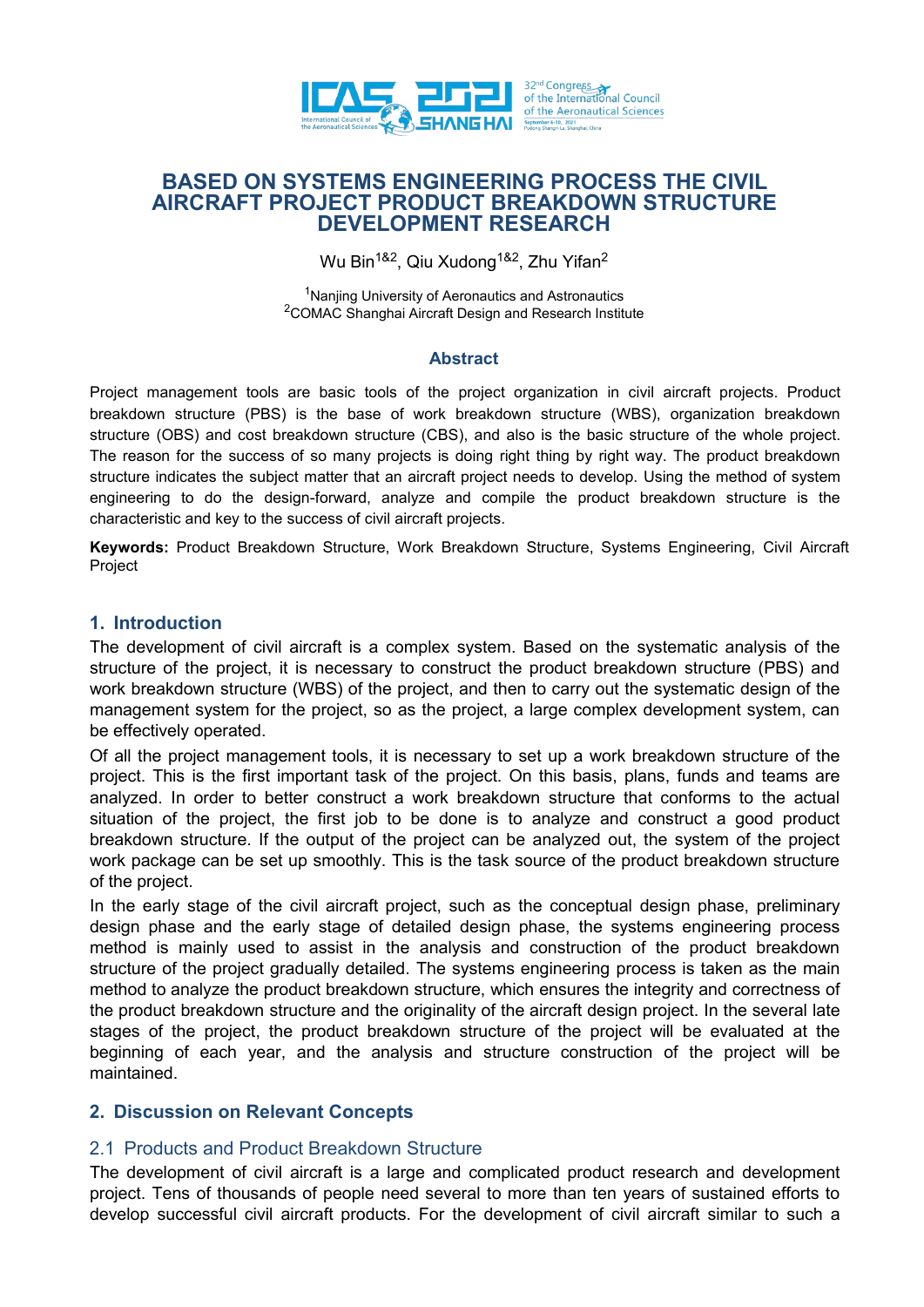project named DR, the project is large in scale and complex in structure. Large-scale product projects should be decomposed according to the requirements of systems engineering through product decomposition. Decompose the product breakdown structure and analyze and work out the basic structure of work breakdown structure, organization breakdown structure (OBS), and cost breakdown structure (CBS).

Through decomposing the aircraft into a structured product system, the product items in this system are single in function, simple in structure and easy to develop, according to the levels of "aircraft", "group", "system", "subsystem", "sub-subsystem" and "equipment", concerning technical documents such as functions, requirements, and product descriptions. This significantly reduced the complexity of the whole project and effectively improved the success rate of the civil aircraft project.

The concept of the product is one of the core concepts in the development of civil aircraft. The product is software and hardware or equipment, which needs to be delivered to the main manufacturer through concept development, development, test verification and production, and operated and maintained in the aircraft operation environment as part of the aircraft product.

Various software and hardware products are finally integrated into aircraft products through layer by-layer integration and assembly. The structure describing such an integration relationship is the product decomposition structure. The product breakdown structure is a tree structure, which can clearly explain the integration relationship of aircraft products.

Using the technology of product decomposition structure, the complexity of aircraft products is effectively reduced. Aircraft products that are coupled with the specialties of aircraft design, structure, electronics and flight control are degraded into concepts of airframe, propulsion system, mechanical system, avionics system, electrical system, flight control system, environmental control system, and commercial carrier system, which are easier to implement, and further subdivision is continued. Large civil aircraft projects are decomposed step by step to form a product structure system, which is decomposed into a group of sub-projects that are easier to implement and control.

# 2.2 Product Design and Requirement-based Product Development

Chinese civil aircraft now have entered the track of product design of aircraft. To emphasize product design is essential to emphasize requirement-based development of civil aircraft products. Starting from the requirement, we can gradually determine the original product breakdown structure.

The whole process is that the systems engineering process is used repeatedly, starting from capturing the needs of stakeholders, deriving the product breakdown structure[2] through functional analysis, requirements analysis, and design synthesis, and then confirming the construction of the product breakdown structure through the product requirement validation process. This systems engineering process can well determine the productbreakdown structure.

Such a systems engineering process gradually iterates in the stages of conceptual design, preliminary design, and detailed design. The system-level PBS is determined in the conceptual design stage, the subsystem-level PBS is determined in the preliminary design stage, and the lower-level PBS is determined in the detailed design stage. In this way, the whole organization gradually identified and confirmed the product breakdown structure during the product development process with the development progress.

## 2.3 Systems Engineering Process and Product Breakdown Structure

Through the systems engineering theory, the process is at the core of the methodology. This systems engineering process is the core process of aircraft product development, including the complete NFRP process of capturing stakeholder needs, functional analysis, requirements analysis, design synthesis.

Using the systems engineering process, the product breakdown structure of aircraft products can be well-iterated step by step.[1] This product breakdown structure is suitable for the unique management requirements of each aircraft product project. The work breakdown structure [3], organization breakdown structure and cost breakdown structure developed based on the unique product breakdown structure ofeach project can serve the project well. It has fundamentally solved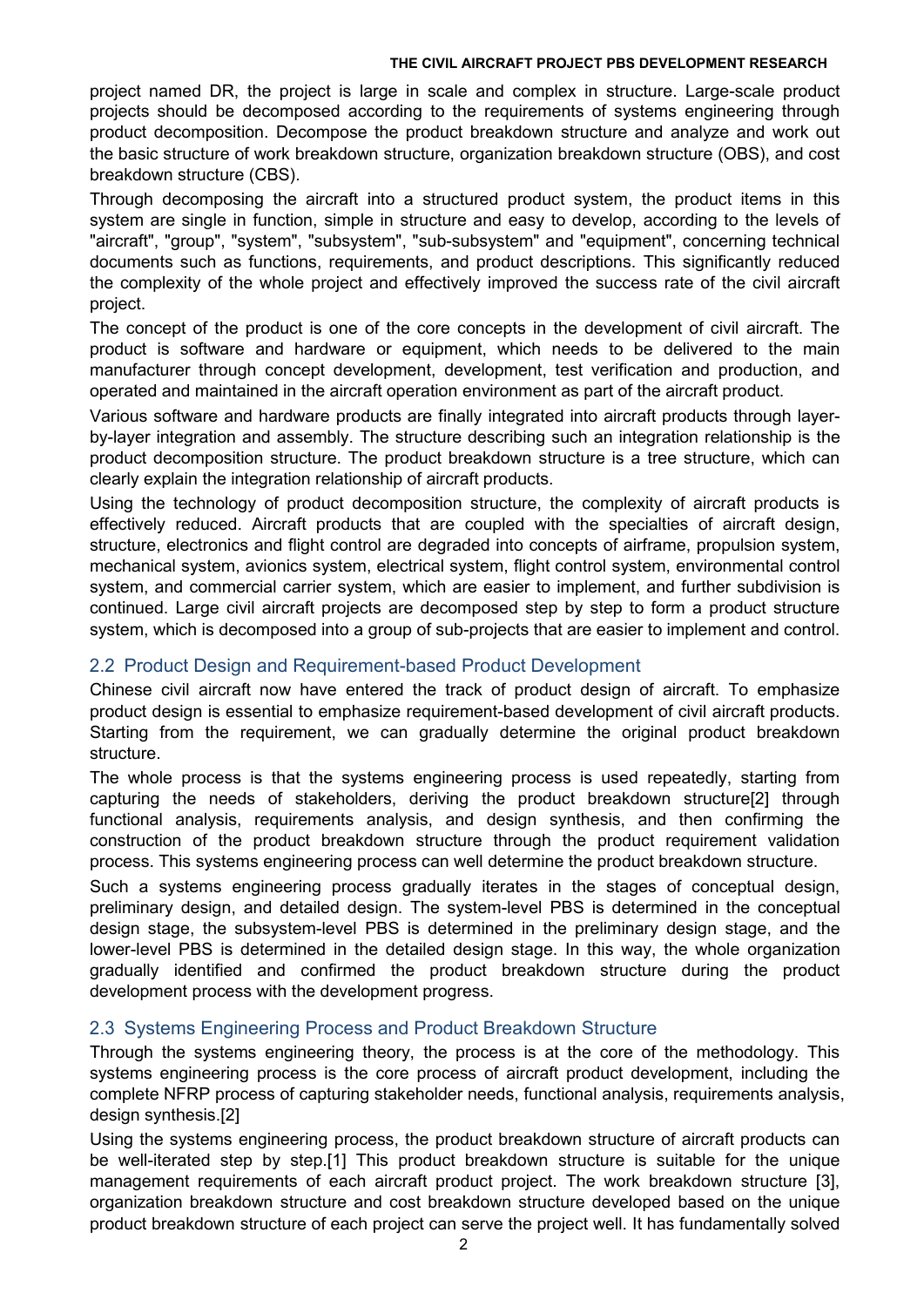the problem that management personnel and technical personnel cannot coordinate and unify the technology and management of a product project.

The systems engineering process is a technology research and development tool, but also a management tool. Based on using the tool of the systems engineering process, the product breakdown structure developed can meet both technical and management requirements. Technical management such as configuration management, requirement management, and specification management can be carried out on the product breakdown structure. At the same time, the product breakdown structure can also be used as the basis for compiling the work breakdown structure, organization breakdown structure, and cost breakdown structure to carry out pure research and development management work [3].

## **3. Explore the Specific Historical Process of the PBS Compilation Method**

The management basis for aircraft projects is the work breakdown structure of aircraft projects. On this basis, analysis and compilation of schedule plans, project funds and team organization can be carried out. The typical working process is to compile the product breakdown structure before compiling the work breakdown structure.

# 3.1 Preliminary Exploration of Project SJ and Early Stage of Project DR

China has several newly developed civil aircraft. In SJ, PBS was not specially compiled before WBS was compiled. Only in the unit list of WBS, the sections of the airframe and the systems of airborne systems were listed. On this basis, the WBS specified what work the project should carry out and regulated the work of the whole project at the beginning of the project. The early work breakdown structure of DR was also compiled according to this idea.

# 3.2 Exploration of Mid-term Reform of Project DR

Several years before, one of the companies in China's aerospace industry carried out a change in project organization to introduce IPT into the project organization. In order to introduce IPT, the WBS of DR was re-compiled, and the PBS of project DR was planned before the WBS was

compiled. In this way, there is clear PBS analysis and construction work as the basis for WBS.<br>When compiling the first edition PBS of the DR project, the DR project has completed the preliminary design stage and entered the early stage of detailed design. In the design stage of preliminary design, the overall design scheme of aircraft and the joint definition of aircraft systems have been completed. The design status of the whole aircraft is clear. At the level of aircraft systems, further decomposition of aircraft subsystems could be based on aircraft design documents which developed by using systems engineering methods.



## Figure 1 - Product Breakdown Structure (PBS) of Civil Aircraft Project (Level 1-3).

At this project stage, the project management organization of DR aircraft gave instructions to the project team to compile PBS of aircraft, and compiled product breakdown structure at four levels: "aircraft", "group", "system" and "subsystem". In the preparation of PBS for DR, ATA 2200 <Information Standards for Aviation Maintenance> [4] was adopted to split the "aircraft" into several product "groups" such as airframe, flight control and machinery, avionics and electrical,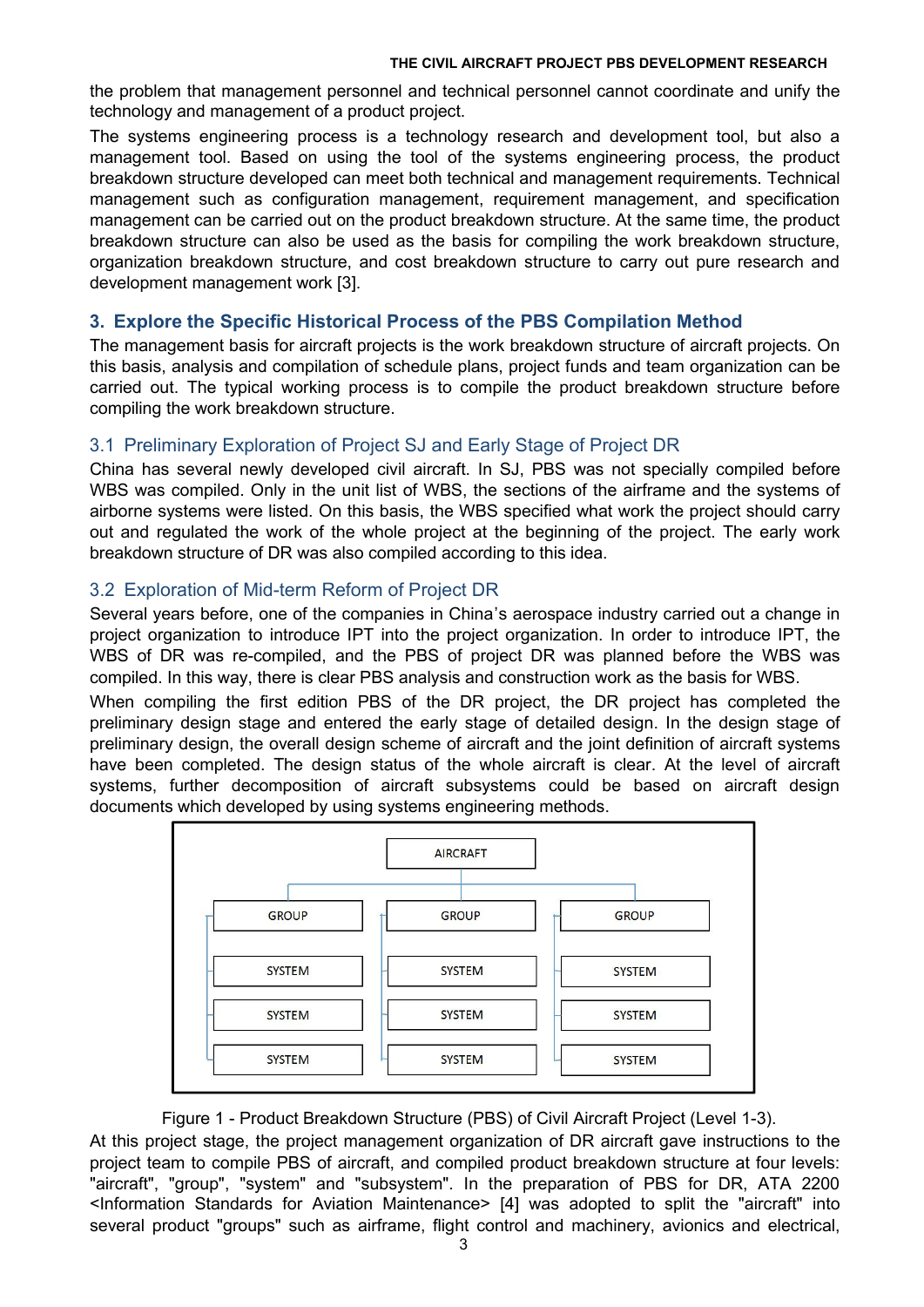propulsion and environmental control. On this basis, the "aircraft" was further split into "system" and "subsystem".

ATA Spec 2200 is changed from ATA100. By adopting the coding and definition of the ATA system, on the one hand, it can well meet the requirements of aircraft product decomposition and highlight the concepts of "system" and "subsystem". On the other hand, by adopting the system definition of ATA2200, the problem of information definition and communication between aircraft and various systems, between the main manufacturer and various departments and system suppliers, and between various specialties and teams within the main manufacturer can be well solved.

On the basis of adopting the ATA standard product numbering system in PBS, the product design scheme and PBS collected and summarized by the project management organization were checked to verify the PBS of the aircraft. At that time, DR has entered the detailed design stage, and the design scheme of the aircraft was relatively complete. According to the overall technical proposal of the aircraft and the definition of the aircraft, the PBS was checked and revised from top to bottom in these two aircraft-level technical documents. At the same time, referring to the description documents of each system scheme formed in the preliminary design stage, the decomposition of PBS was further confirmed from the level of each system and subsystem.<br>At the same time of confirming the design schemes of aircraft level and system level, the document

defining the functional definition and requirement definition of the aircraft in the preliminary design stage was introduced, and the functions and requirements of the aircraft were decomposed and distributed in the form of "group" and "system". And in the PBS the three top-level structure is "aircraft", "group" and "system". Ensure that each PBS's three-level unit has function content and requirement content.

In order to thoroughly decompose and distribute the functions, the plane's functions are decomposed and distributed layer by layer, and the functions are decomposed and distributed to the fourth level of PBS of "subsystem". In this way, the decomposition and distribution of aircraft functions extend to the fourth level of PBS - "subsystem". On this basis, after checking and revising PBS again, the first edition of PBS of DR was finally finalized.



Figure 2 - Product Breakdown Structure (PBS) of Civil Aircraft Project (Level 2-4).

Before the PBS was released, the functional baseline and allocated baseline of the product had been decomposed and distributed according to the PBS structure. To every PBS unit, there were product specification requirements, so the PBS tree at the same time became a project specification tree. The WBS compiled on this basis is relatively complete and correct, and can guide the development of aircraft projects.

# 3.3 Recent Development of PBS

At the later stage of DR project progress to airworthiness certification, the second edition of PBS detailed to "sub-subsystem" and "equipment" was planned and being compiled. After the DR project entered the comprehensive trial production, the KT project started. According to the requirements of each stage, the KT project also compiled PBS of the project. For the KT project, at the end of the preliminary design and before the detailed design, the PBS draft detailed to the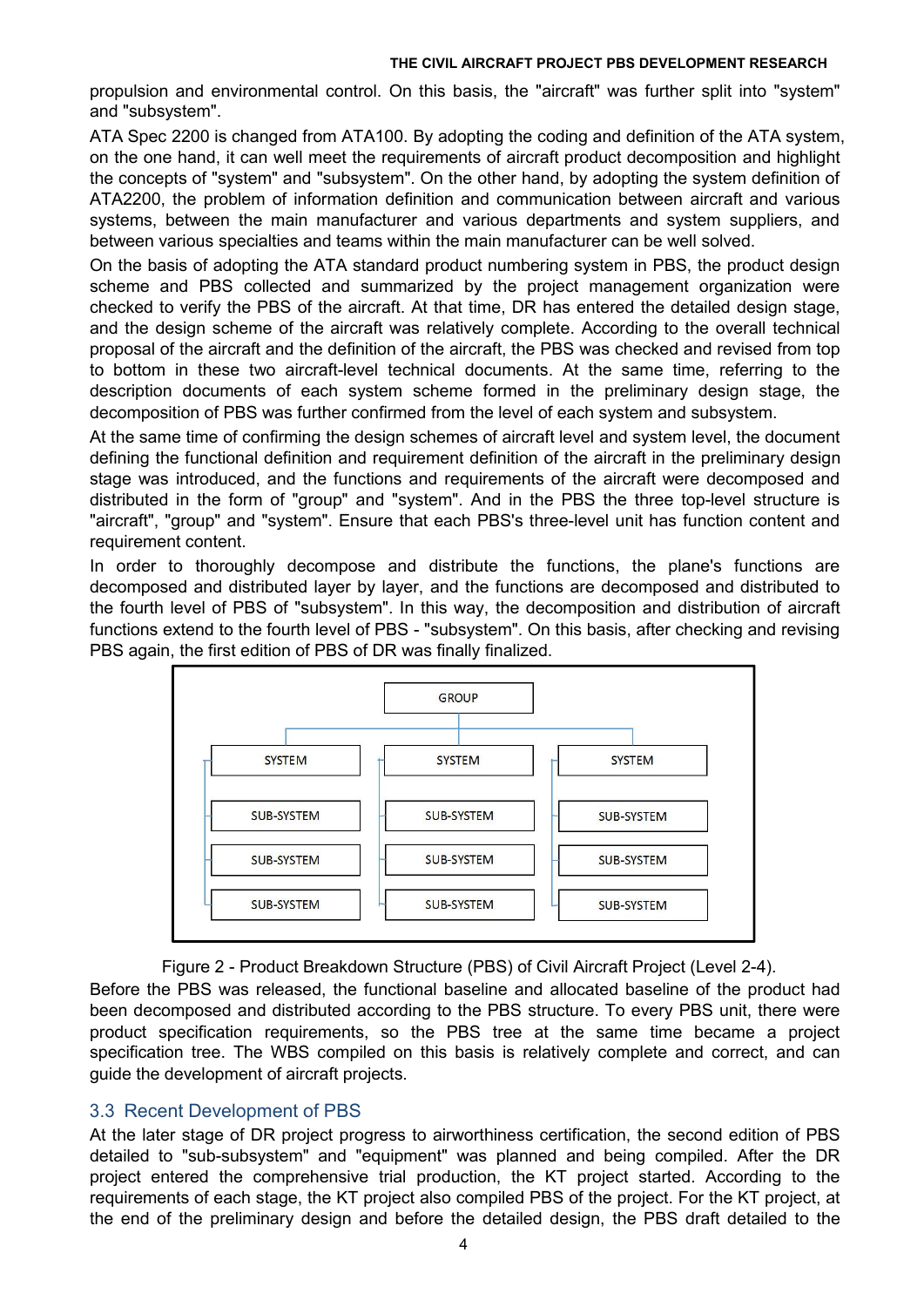equipment was prepared slightly earlier than the standard practice, but the official version of PBS has not yet been formed.

# 3.4 Current Recommended Normative Practices

After the development of the KT project started, relevant documentation standards were established for PBS and WBS. In the conceptual design phase, PBS detailed to ATA chapter "system" level is established through the steps of stakeholder needs capture, functional analysis, requirements analysis, and design synthesis. In the preliminary design stage, PBS detailed to ATA section "subsystem" level is established through the same steps. In the detailed design stage, the main manufacturer and supplier work simultaneously to further decompose PBS and establish PBS in the detailed design stage. The PBS of each stage can ensure the correctness and integrity of PBS through the steps of design validation.

The steps of stakeholders need capture, function analysis, requirement analysis, and design synthesis, which is the systems engineering process recommended by the civil aircraft enterprise as the main manufacturer at present. The stakeholders need capture, function analysis, and requirement analysis, which are to sort out the implicit requirements of the design. Design synthesis is a highly creative step. In the whole R&D organization, such development steps are used together to develop products in an integrated way. PBS construction and layer-by-layer subdivision are also the results of the systems engineering process of various design specialties.<br>The technical documents of requirement analysis, function analysis, and product scheme description in the development process are the direct basis for PBS construction.

Every stage of development, including conceptual design, preliminary design, and detailed design, should follow the systems engineering process, and promote the progress of the project step by step through the steps of stakeholder needs capture, function analysis, requirement analysis, and design synthesis.

In the process of capturing the needs of stakeholders, the concepts of operation, manufacture, support, and retirement of aircraft products are formed by identifying complete stakeholders, capturing and integrating their needs, establishing efficiency indicators, and forming and confirming the stakeholder needs of products.

In the process of function analysis, carry out function identification and definition, generate and confirm function architecture, and form function list, function architecture, and function interface.

In the process of requirement analysis, the functional requirements are formed by quantitative definitions such as product performance, and the non-functional requirements of products are formed by analyzing the needs of stakeholders, project objectives and constraints, and the requirements documents of aircraft products are formed by standard language description.

In the stage of design synthesis, the design synthesis activities of aircraft, systems, equipment, software, and hardware are carried out hierarchically, and the design work of overall, pneumatic, structural, strength and each system specialty is coordinated, the design iteration of function, requirement and product design scheme is carried out, and the alternative design, trade-off evaluation, scheme selection and scheme decomposition of design synthesis are carried out, to promote the development of design and achieve the optimal design.

After such a process, the established PBS meets the requirements of aircraft design, functions and requirements, and is iteratively refined one after another. In the detailed design stage, it reaches the levels of "aircraft", "group", "system", "subsystem", "sub-subsystem" and "equipment", which can make PBS have structure, content and meet the original situation and internal requirements of product design. The PBS established in this way is highly consistent with the actual product design in terms of development procedure and PBS content. PBS itself can guide the progress of research and development activities and is a valuable technical document.

After forming the design scheme of each level, the PBS of the given level has been built accordingly. Because the PBS file contains the decomposition of requirements and functions, it is necessary to proofread the decomposed requirements and functions. In the later engineering stage, PBS is proofread similarly. With the progress of the project, a small amount of PBS can be modified when the PBS of each edition is revised.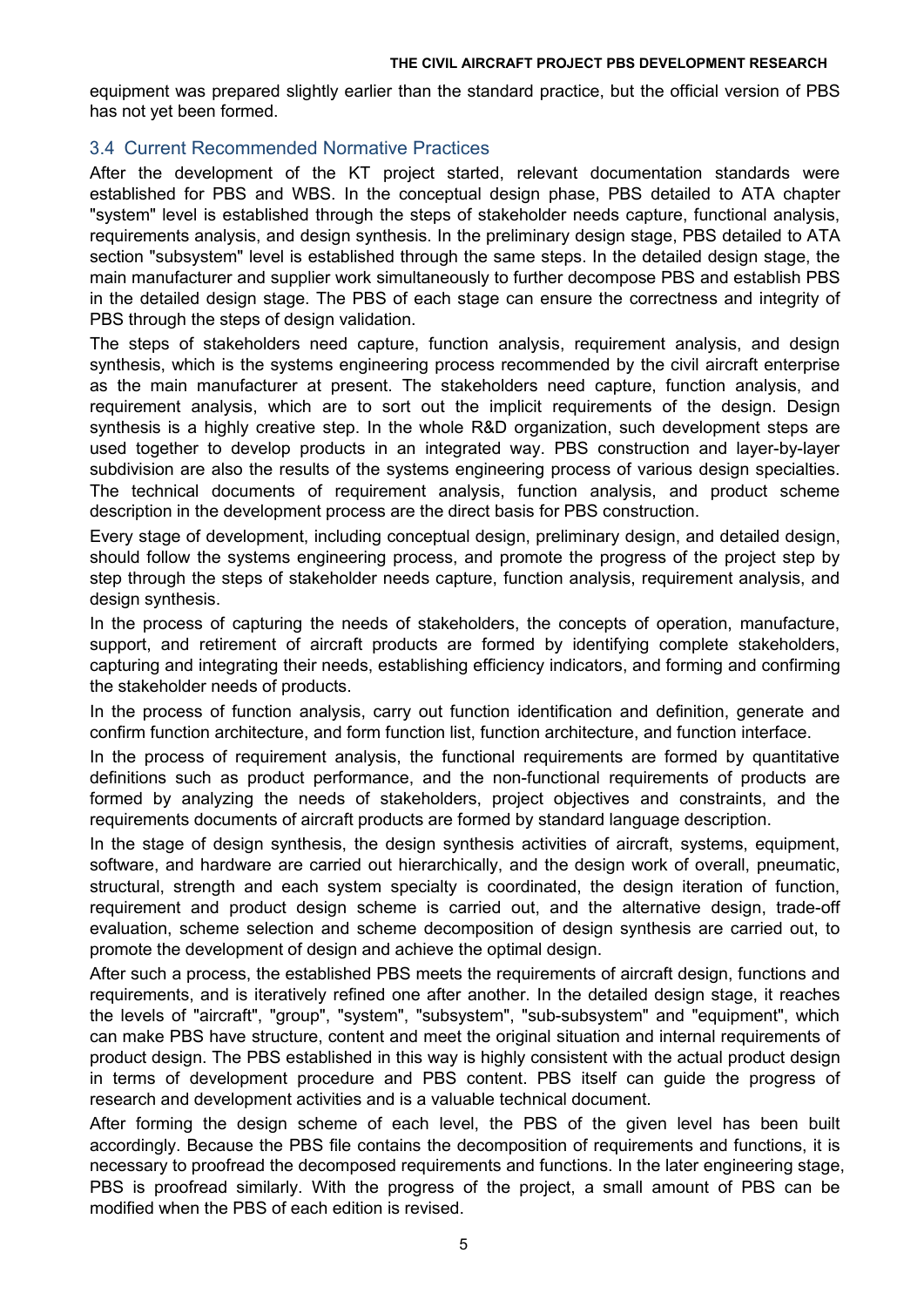In the process of requirement validation, confirm the requirement and complete the requirement validation summary. In the later requirements verification process, it is determined that the expected functions have been correctly realized and all requirements have been met, to ensure that the safety analysis of each system is effective. In this way, the requirement validation and verification work are carried out layer by layer to ensure that the products at all levels are fully validated and verified.

Among the serialized models and derivative models, the basic project PBS is the basis of these follow-up projects. In several basic model projects, the decomposition methods of PBS also influence each other. The decomposition of PBS reflects the technical path of aircraft design of civil aircraft research and development enterprises.

# 3.5 Two Strategies for PBS Compilation

When establishing PBS, there are generally two strategies. One is from top to bottom, when the project first compiles PBS, it compiles the PBS structure in detail to the "subsystem" level of PBS that meets the requirements of aircraft functions and requirements. In the later stage, it gradually carries out the edition change according to the actual development of the project. The other is to gradually refine PBS as the project progresses. In the conceptual design phase, PBS goes to the ATA chapter in detail. In the preliminary design stage, PBS goes to the ATA section in detail. In the detailed design stage, PBS is further decomposed downward. The third project KT currently adopts the second strategy.

# **4. Detailed Discussion of an Example**

# 4.1 Consideration for Specific Preparation of PBS

The author planned and organized the compilation work of PBS for DR. In the early stage, the PBS of DR was an implicit PBS, which was reflected in the WBS work package. The airframe part includes the fuselage, wing, pylon, and tail. The system includes avionics working packages such as passenger cabin, and airborne systems such as flight control system, landing gear system and engine. After the company entered the detailed design phase, the first edition PBS for DR was developed in the phase of project organizational change of IPT team which emphasizing product work package.

PBS is the core tree structure linking technology and management. PBS is the foundation of WBS, and OBS and CBS can be compiled based on PBS and WBS. At the same time, PBS is the foundation of configuration management and technology management.

The general idea of PBS construction is: according to the product characteristics of DR, according to the structure and system decomposition of the aircraft, PBS documents are formulated to scientifically and completely express the main characteristics of all levels of product composition of DR. The idea of product breakdown structure construction is to use the idea of systems engineering, through the processes of stakeholder needs capture, function analysis, requirement analysis, and design synthesis, to gradually decompose highly complex integrated products into simple products with a single function and independent structure that are easy to realize. In the process of product decomposition, the rationality of system design, product realization, and technical management should also be considered.

The DR products delivered by the project are highly complex and integrated. Therefore, in order to construct the work breakdown structure of DR, the product decomposition of DR must be completed to form the product breakdown structure. The reasonably decomposed product breakdown structure is the main part of the project work breakdown structure.

The PBS was established in the detailed design stage of the DR project, because it is the first edition of PBS, and mainly for the correctness of PBS. The PBS of the project systematically was put in order and constructed according to the hierarchical order of aircraft, group, system and subsystem in a top-down manner. PBS decomposes the physical composition of products step by step from top to bottom, from coarse to fine, and finally establishes a product structure system containing multiple levels.

Based on the analysis and integration of aircraft functional baseline requirements, the work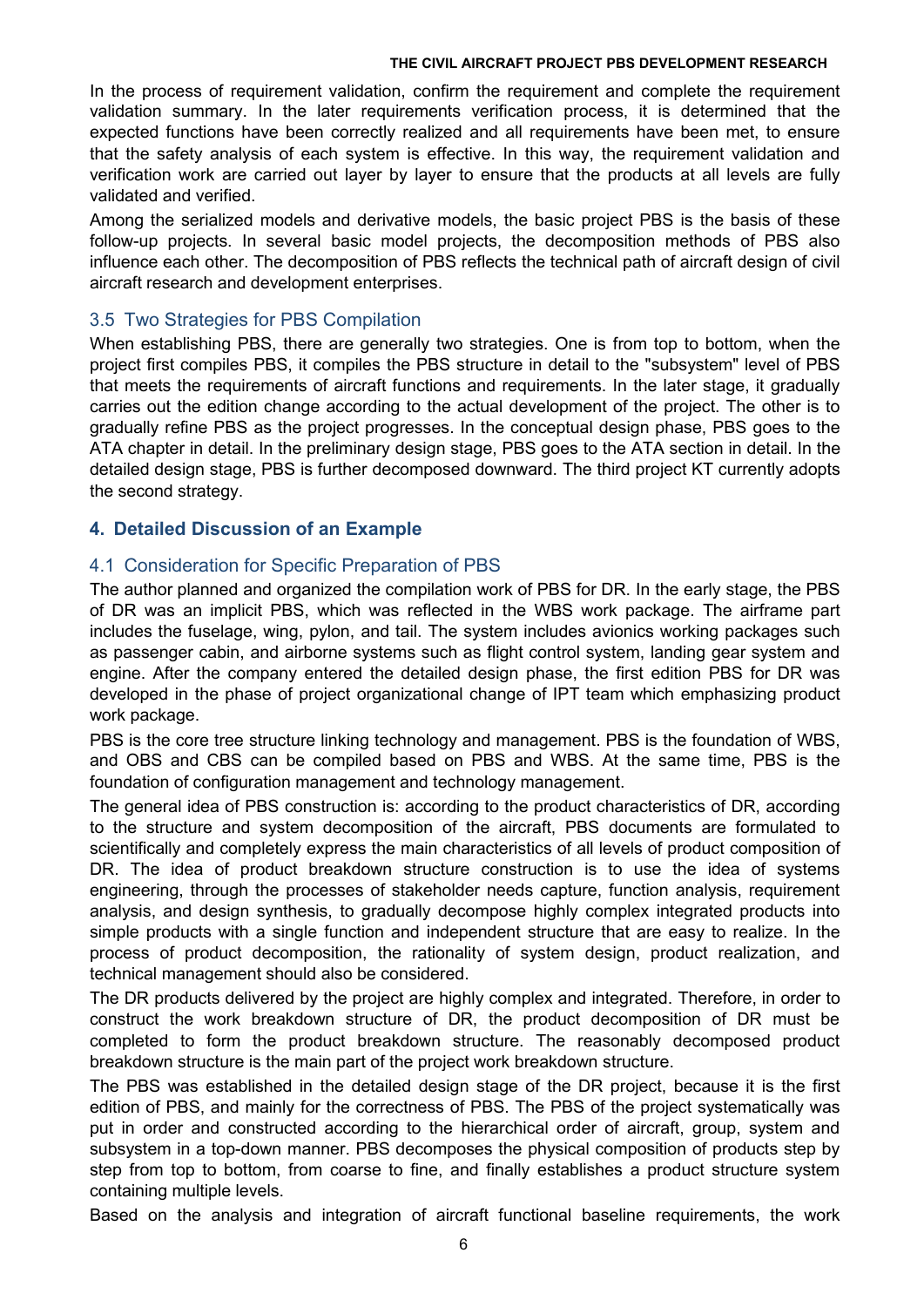package level of "aircraft" is determined. The objectives and requirements of the aircraft business and design of the DR project are the foundation of PBS construction.

Then the product decomposition sets up the hierarchy of "group", which is the hierarchy between the aircraft and the system. The dispersed ATA chapters are classified according to the logic of product design. At the same time, it is the most important hierarchy for downward decomposition and distribution of aircraft functions, which embodies the design requirements for decomposition and distribution of aircraft functions according to specialties.

On the basis of the decomposition of "aircraft" and "group", further decomposition of product units shall be divided according to ATA chapters and sections, which fully reflects the decomposition and integration relationship of the system. Referring to the ATA chapter and section division principle, the concepts of system, sub-system and sub-subsystem are given priority when the product is decomposed step by step. Each product unit has its own development requirements and functions, which are convenient for product design definition, analysis, design, inspection and test, as well as the decomposition and distribution of development requirements and functions, thus realizing the successive decomposition and integration of products layer by layer.

The complete PBS file consists of two parts. One is the tree structure of PBS, and the other is the unit description of PBS. The structural framework describes the overall picture of product composition, and the unit description describes the basic functional attributes of each product unit. The structure frame is represented by the tree diagram or decomposition table, and the unit description is filled in according to the template requirements. Special specifications for units shall be compiled so that the development requirements and specifications are comprehensive, systematic, not repeating, not missing, and unique.

In DR, the tree structure of the first edition PBS used for WBS compilation is 4-level, and the 4level PBS structure includes aircraft level, "group" professional level, system level and subsystem level. Compared with ATA 2200, it increases the level content of aircraft level and "group" professional level.

In terms of form and content, there is a big difference between PBS and ATA Spec 2200. But the "system" and "subsystem" of PBS, and the "chapter" and "section" of ATA spec 2200, there is a corresponding relationship. Such as the ATA chapter 21 "air conditioning" really corresponds to the PBS "air conditioning system" system-level unit. Section 40 of chapter 21 ATA directly corresponds to the unit of the "heating" subsystem in PBS.

The architecture of PBS is compiled from the chapter of ATA to ensure the integrity of PBS as a whole and the consistency of each unit at the level. Of course, because the PBS is compiled by the main manufacturer, there are some adaptive changes at the level, such as the power plant has dropped by one level and appears as a system.

The PBS structure of the first edition of the DR project adopts the hierarchical division of ATA chapters. Except that the ATA chapters are coordinated with each other at the hierarchical level, the division of ATA chapters meets the analysis requirements of the functions and requirements of the project. In the process of product development, the design of aircraft and systems can be mapped to ATA chapters conveniently. The Joint Concept Definition Phase (JCDP) and Joint Definition Phase (JDP) sub-stages of the pre-development stage of the aircraft form the aircraft scheme and each system scheme. In these two sub-stages, the functional definition and requirement definition of aircraft and systems have been fully discussed, and the design scheme, functional analysis, and requirement analysis of aircraft and systems are coordinated.

Each PBS unit has a PBS unit description. Unit description is including product name, serial number, functional description, product composition, installation location, interface relation, selection of standard parts and materials, important parts, special process technology, and special specifications. The special specifications in the unit description, together with the PBS structure tree, form the specification tree for the entire aircraft.

# 4.2 Level Overview of PBS for DR Project

In the process of the first edition DR project PBS decomposition, the granularity of product content and the management scope of work units are considered to achieve manageable and controllable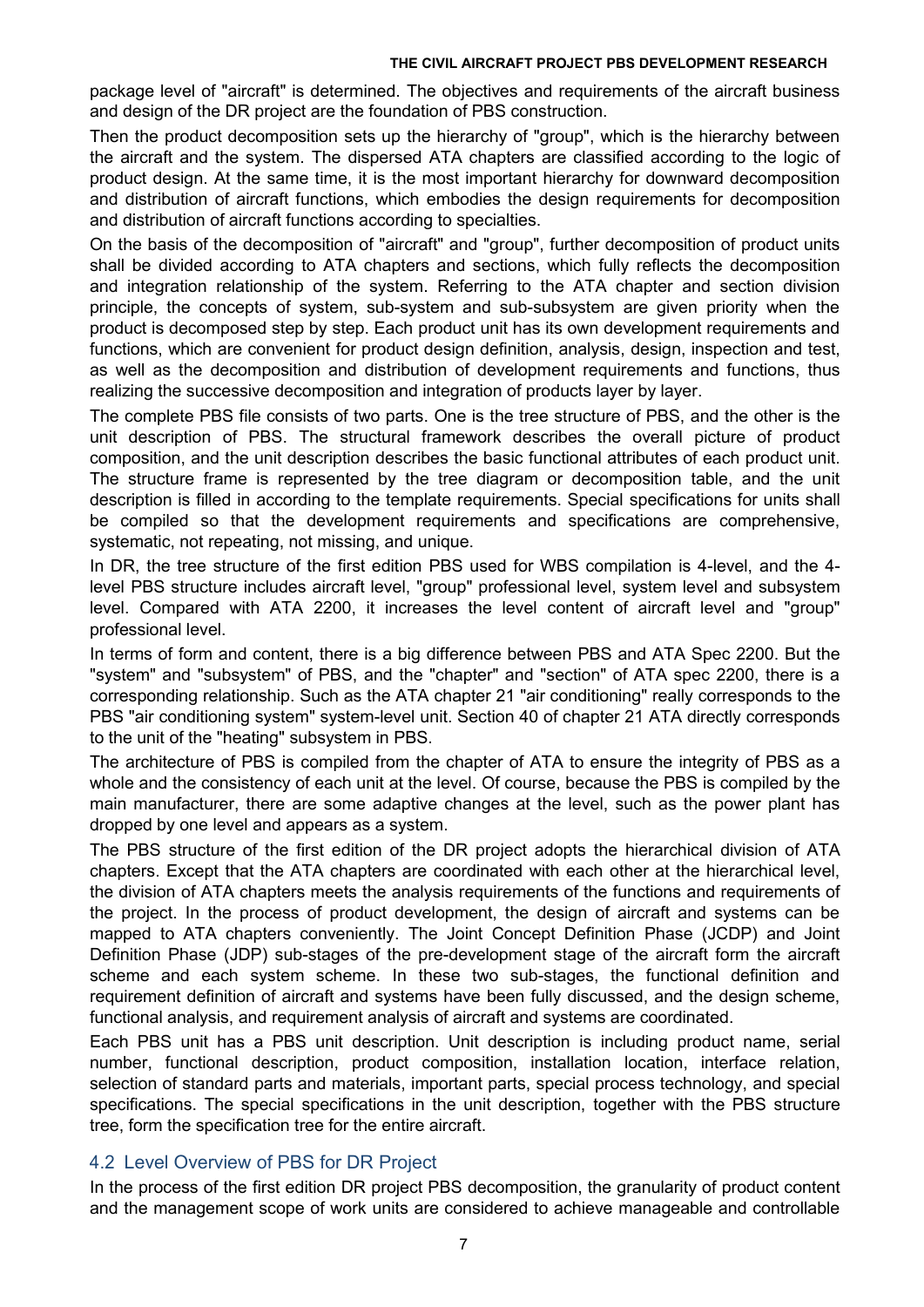product systems. The total number of work units of the product decomposition structure is controlled at about hundreds, and the whole structure is controllable. The level and unit of decomposition have a good matching degree in the matching process with the distribution baseline, and can realize the consistency of the content and requirements of the product unit and the product baseline. This product breakdown structure can reflect the organization and division of the actual technical work in the development of the DR project. It should be noted here that the PBS hierarchy is modeled after the ATA section, but the definition and content of the PBS modules are based on the specific design of the aircraft and systems in the aircraft program.

DR project, the total number of first edition PBS units, has hundreds of units. From top to bottom, PBS includes an aircraft-level first-level unit. Eight specialized technical "groups" of secondarylevel units, are including airframe, propulsion system, avionics system, mechanical system, flight control system, environmental control system, electrical system and commercial carrier system. Dozens of sections and system-level three-level units, including structural product units such as sections of airframe and wings, and system product units such as air conditioning and navigation. Hundreds of subsystem-level four-level units are further subdivided from three-level units. The division of subsystems and equipment in the later edition of PBS will be roughly close to two or three thousand items. Such PBS unit distribution is in line with the capability limitation of the main manufacturer's technical management.

The ideal specific PBS framework reflects the structural hierarchy of the product and the subordinate relationship of technical management, and takes aircraft, groups, systems, subsystems, sub-subsystems and thousands pieces of equipment as the principle of decomposition. Thus, the product breakdown structure is highly consistent with the division of work, organization and development procedures, and can be used as the basis for WBS compilation and IPT team.

When compiling PBS, it is necessary to correctly select the level depth of PBS in each stage according to the requirements of each stage. The PBS depth of the DR project lags behind the project stage. In the early stage of detailed design, the first edition of PBS includes four levels: aircraft, group, system and subsystem. In the subsequent KT project, the depth of PBS level was advanced due to the accumulation of experience.

The top layer of PBS describes the basic characteristics of the whole plane. Including the description of pneumatic layout; the description of the engine, fuselage, tail wing, outer wing, and landing gear; and the description of voyage, weight, design life, and cabin arrangement. The toplevel PBS also includes a description of the 8 levels 2 units and the functional baseline of the aircraft level.

The second layer of PBS describes eight technical packages, including airframe, propulsion system, avionics system, mechanical system, flight control system, environmental control system, electrical system, and commercial carrier system. It divides the whole aircraft into a few technical packages, simplifying the complexity of the aircraft. The power plant, in ATA2200, is a "group" that has been downgraded to a system in this project.

The third layer of PBS directly refers to the ATA chapter, i.e. aircraft systems, such as air conditioning systems and oxygen systems. In this way, the definition of PBS is simplified.

The fourth layer of PBS directly uses the level of ATA section, i.e. the level of aircraft subsystems. This also simplifies the definition of PBS.

The fifth and sixth layers of PBS define the sub-subsystems and equipment levels of aircraft, which is the result of the joint work of civil aircraft research and development enterprises and suppliers. Such PBS ensures the detailed design of aircraft and systems, and the systems are coordinated with each other. From the equipment level down, there are software and hardware, which are the components of the lowest level of aircraft decomposition - equipment level.

In the PBS of the second edition of the DR project currently being planned, the PBS structures of the fifth and sixth layers are listed. The functions and requirements of the systems are the direct sources of PBS product item setting in Layer 5 and Layer 6. For example, the air filtering function of the air conditioning system is the design source and basis of the air filtering device in the system. Another example is the discharge function of the system, which is also the design basis of the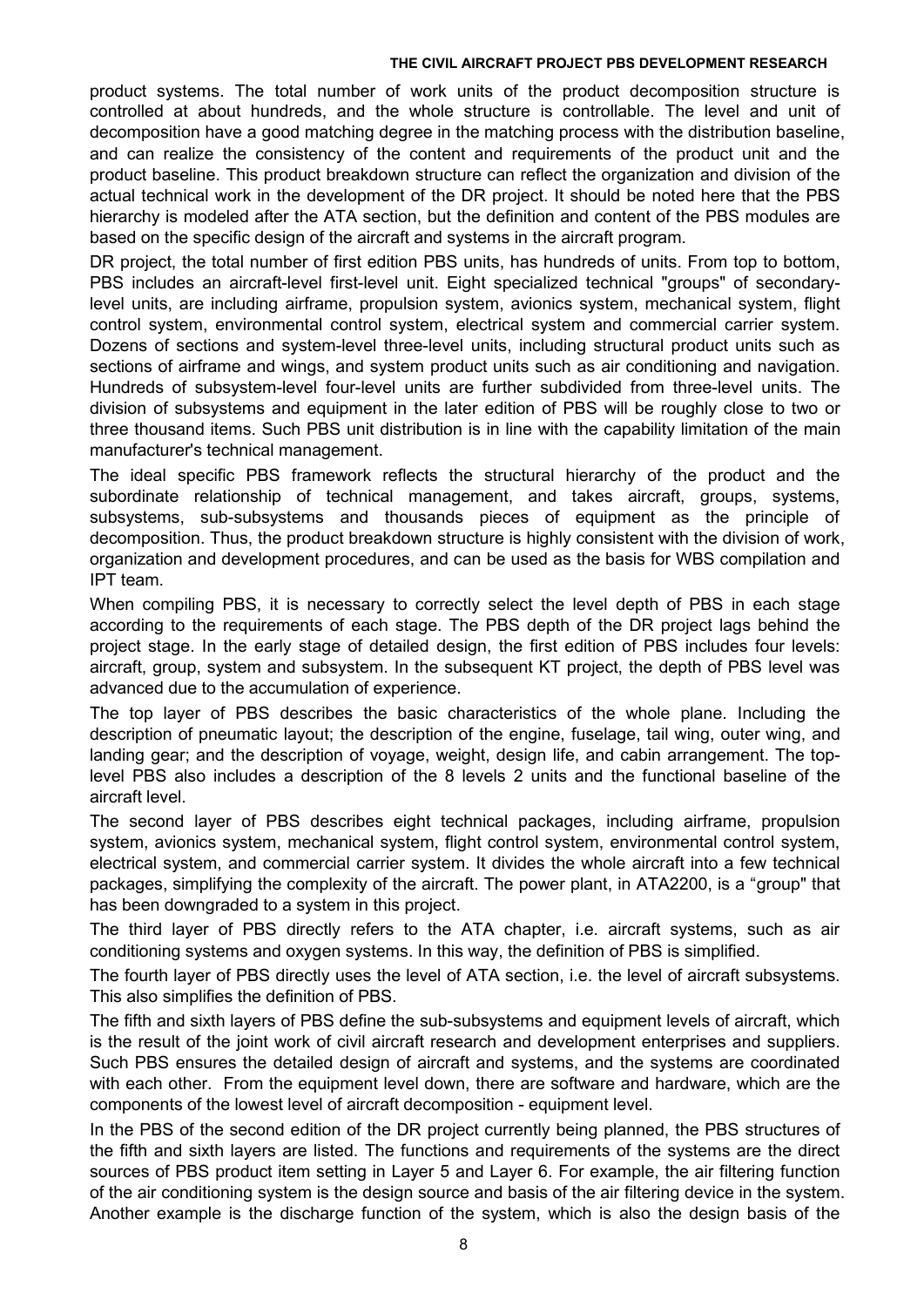system discharge equipment. In most cases, it is a comprehensive function or requirement of the system, and a group of devices is needed to realize it together.

# 4.3 Category Overview of PBS for DR Project

The second level of PBS is important, dividing the whole plane into eight professional technology "groups" of product packages. Among them, the airframe is structural and the others are systematic. The system category includes flight control system, mechanical system, avionics system, electrical system, power system, environmental control system, and commercial carrier system.

The airframe comprises a fuselage, wings, tail wings, and pylons.

The flight control system includes the flight control system and the automatic flight system.

Mechanical system, including landing gear system and hydraulic system.

Avionics system includes communication system, indication and recording system, navigation system, core processing system, airborne maintenance system, information system, and cabin system.

Electrical system, including power supply system, lighting system, EWIS, mechanical and electrical system.

The propulsion system, including the power plant, fuel system, auxiliary power system, inert air system, fire protection system, and nacelle. The power plant, in ATA2200, is a "group" that has been downgraded to a system in this project.

The environmental control system, including the air conditioning system, the anti-icing and rain removal system, the oxygen system, and the air source system.

The commercial load system, including signs/labels, equipment/decorations, the water/waste water system, the cargo hold, and the partition.

## 4.4 Preparation Process of PBS for DR Project

When the first edition of PBS was formulated, the DR project had entered the stage of detailed design, PBS had mature aircraft design system engineering documents as references. PBS input of the DR project was including ATA2200, aircraft design, aircraft functional decomposition structure, system function definition, and requirement definition. The preparation of PBS is discussed in detail in the following subsections.

The preparation method of PBS for DR is as follows:

1) Project management professional, first discuss with the designers, draw up a PBS of ATA section detail level under each ATA chapter; Refer to the requirements, functions, and design scheme documents of the preliminary design stage of the DR, the definition of ATA section or the discussion with various specialties shall be taken as the basis and starting point for further iteration. The key idea is dividing the product breakdown structure according to the design scheme. When there is no better definition of a subsystem, the definition of the corresponding subsystem of ATA2200 can be directly adopted. It should be noted here that the PBS hierarchy is modeled after the ATA chapter and section, but the definition and content of the PBS unit is based on the design of the aircraft and system, with considerable degrees of freedom.

2) check with the design scheme. After defining the details of ATA section PBS, comparing with "definition of aircraft" and "overall technical scheme of aircraft", the conclusion is that ATA section PBS can include a design scheme. In each PBS node of the ATA chapter, there is a system-level design description file, which is used to confirm the correctness and integrity of PBS. At the same time, the design of configuration items has also begun to set up, configuration files and PBS are also mutually supporting, PBS can be used to classify configuration items.

3) check with functional decomposition structure. According to the function definition of the aircraft and the system function definition, the function breakdown structure ofthe aircraft is drawn up, and the function requirements are issued according to the system level of the ATA chapter, so that each ATA chapter system has clear function requirements; when preparing the subsystem level PBS, function requirements breakdown further. At the same time of preparing PBS, the functions of this work package are required for each PBS work package to ensure that each product is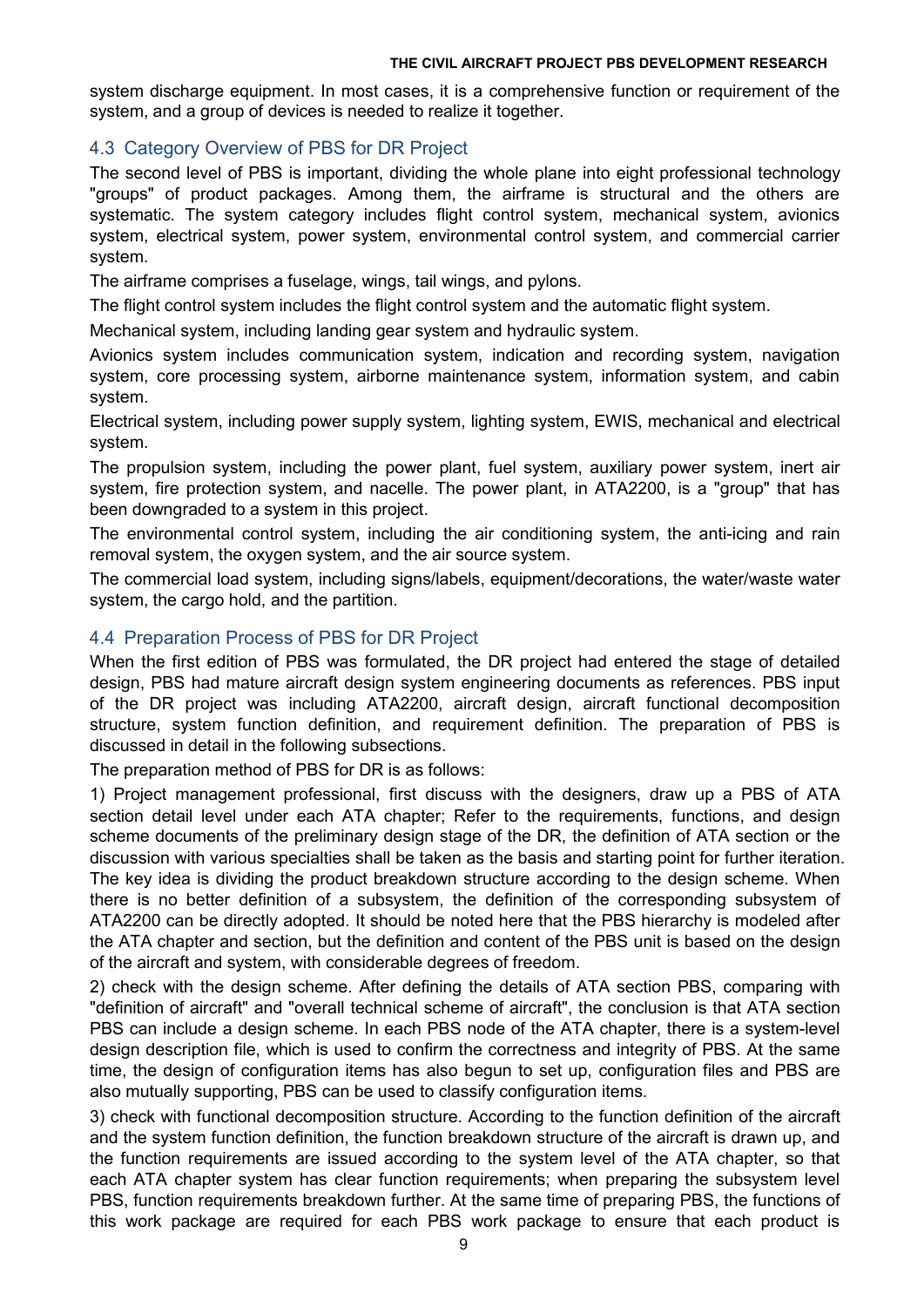functional. In this way, when drafting PBS, the PBS item was designed through functional decomposition and distribution.<br>4) check with ATA2200. The proposed PBS needs to be compared with ATA2200 item by item. If

there is any inconsistency, it needs to be discussed. After discussion, how to set the specific PBS point should be determined. Since the DR project is an autonomous design aircraft, PBS is mostly set to the DR project's own design.

In this way, the PBS of the DR project can succinctly express the scope of aircraft design and development to be carried out, ensure that the PBS canmeet the requirements of guiding the development process, and finally generate the PBS structure.

In preparing the text of DR project PBS's unit description, two main measures were specially added. First following the subdivision of PBS, the functions of the aircraft are decomposed and distributed along the aircraft, groups, systems and subsystems to ensure the level-by-level matching of functions and products. The second measure is to decompose the distribution baseline along with the aircraft, groups, systems and subsystems, and the whole product breakdown structure is a specification tree.

## **5. Discussion on the Current Ideal Practice of PBS**

In the current working logic, the ideal PBS method is to carry out according to the development stage, repeatedly use the steps of stakeholder needs capturing, functional analysis, requirement analysis and design synthesis, continuously iterate, and define PBS layer by layer from system ATA chapter level, subsystem ATA section level to the next sub-subsystem level to realize the system engineering process.

# 5.1 Conceptual Design and Demonstration Stage

At the stage of project approval, it is necessary to carry out "market analysis and product planning" and "conceptual scheme demonstration". In the market analysis and product planning work, the potential business opportunity report and the concept development phase work plan should be drawn up. In the conceptual scheme demonstration work, stakeholder identification reports, market analysis reports, functional definitions of civil aircraft product systems, preliminary development objectives of the project, commercial requirements and objectives of civil aircraft product systems, user requirements analysis reports, and civil aircraft product system schemes shall be drawn up, and the first edition of PBS shall be formed.

In the feasibility demonstration stage, we should carry out the function definition of the civil aircraft product system, the requirements and objectives of civil aircraft product system development, the conceptual scheme demonstration of civil aircraft product system scheme, the function analysis of aircraft function definition, the requirement analysis of aircraft-level requirement definition, the design description document of aircraft and the design synthesis of PBS, so as to replace PBS.

# 5.2 Engineering Design Stage

In the overall aircraft scheme definition phase/joint concept definition phase (JCDP), functional analysis documents such as aircraft functional definition, aircraft functional architecture description, system functional definition, and aircraft functional interface control documents shall be prepared. And requirements analysis documents such as aircraft level requirements definition, General Technique Specification (GTS), system top-level requirements definition, system-level requirements definition shall be prepared. And it is necessary to draw up the requirement validation documents such as the aircraft requirement validation summary report and the system top-level requirement validation summary report. It is also necessary to draw up the Design synthesis work such as the aircraft design description document, the aircraft design verification summary report, the system design description document, and PBS. And change the PBS again. PBS at this time is defined to the detail level of the ATA chapter - system.

In the preliminary design phase/joint definition phase (JDP), functional analysis documents such as system functional definition, system functional architecture description, system-level functional interface control documents, and other functional analysis documents shall be drawn up. Requirements analysis documents such as GTS, system-level requirements definition, equipment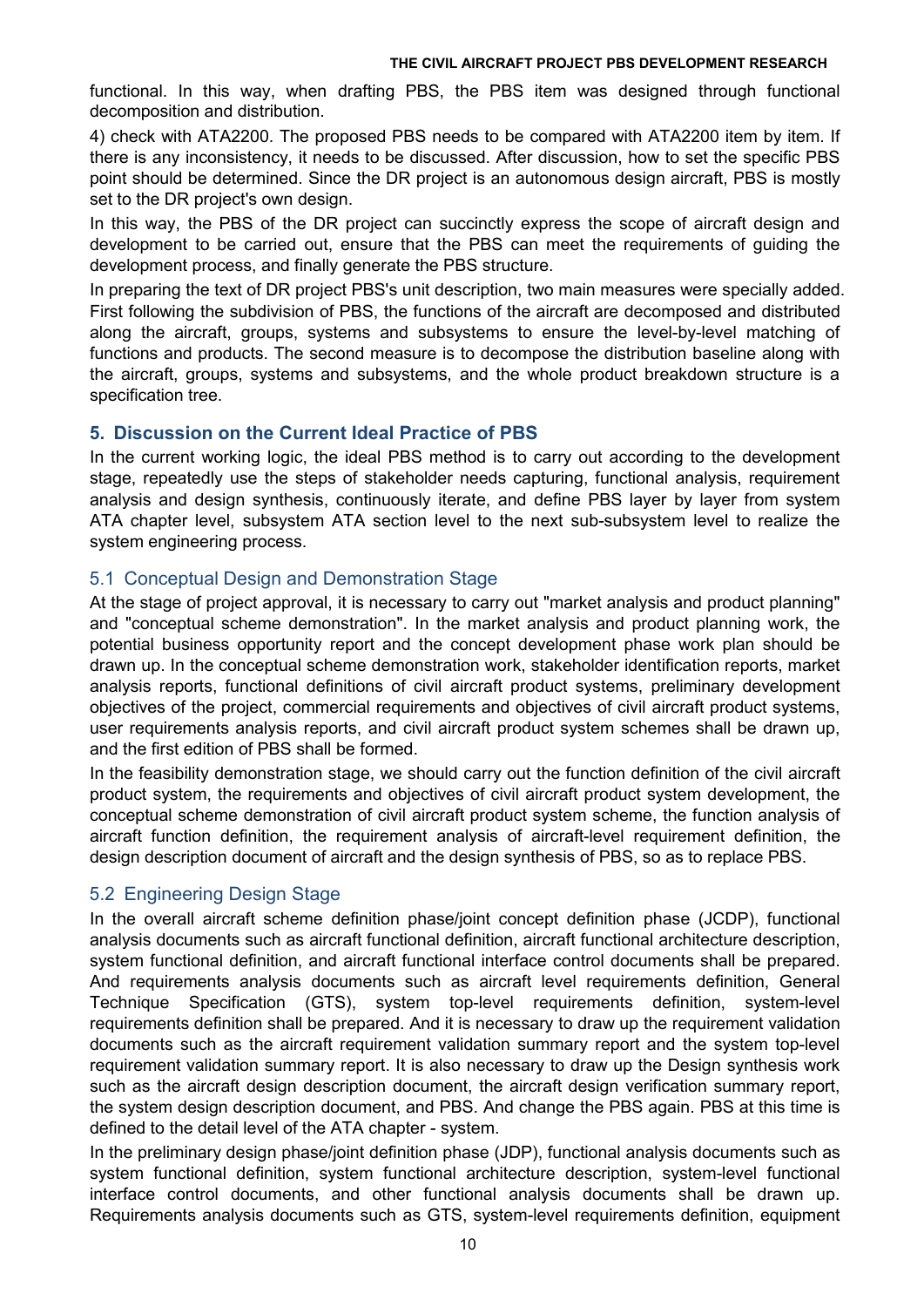top-level requirements document, equipment requirements definition, and other requirements analysis documents shall be drawn up. Requirements validation documents such as system requirements validation summary report, equipment top-level requirements validation summary report, and other requirements validation documents shall be drawn up. Design synthesis documents such as aircraft technical specification, system design description document, physical ICD, system architecture design verification summary report and PBS shall be drawn up, and PBS shall be changed again. PBS at this time is defined to the detail level of the ATA section subsystem.

In the detailed design stage, the requirement analysis document for equipment requirement definition shall be prepared, the requirement validation document for equipment-level requirement validation summary report shall be prepared, and the design synthesis document for physical ICD, PBS, equipment description document, equipment architecture design verification summary report shall be prepared, and PBS shall be changed again. In this case, PBS is further split from the dimension of the product and defined to the next low levelof the ATA section and equipment - sub subsystem and equipment.

When PBS and WBS are changed in the mid-term of the DR project, PBS and WBS are based on the preliminary design level, and no further separation is carried out at the detailed design stage.

# 5.3 Trial Production, Verification, and Flight Test Stage

In the full trial production stage, we will carry out the work of product implementation, verification, safety evaluation and qualification examination, and update PBS according to the configuration management method. In the flight test phase, we will carry out verification, safety evaluation and qualification examination, and update PBS through configuration changes. At the stage of batch production and industrialization, complete the validation summary report of the civil aircraft product system and update PBS through the configuration change. In these stages, PBS will not be subdivided into more detail levels, but will only adjust and update PBS content.

At present, near the stage of airworthiness certification of the project, to establish the aircraft PBS detailed to "sub-subsystem" and "equipment" of DR project is been planning, so as to form a complete PBS of the whole aircraft project, reflecting the complete state of engineering design of the project, and realizing the inspectability and count of aircraft products. As the project is close to mass production, it is convenient and easy to establish detailed PBS. It can improve the success and correctness of PBS and accumulate experience in compiling PBS by adopting a later time than the formal stage.

# 5.4 Positive PBS Design Procedure

In the whole process, stakeholders need capture, function analysis, requirement analysis, and design synthesis steps to ensure that the PBS design procedure is a forward product design procedure while emphasizing the design synthesis steps, considering design synthesis to be the most creative step. PBS is the first step of design synthesis. Through repeated iterations, the systematic formulation of PBS is realized. At the time PBS was compiled, the entire research and development organization was simultaneously working on an organization level systems engineering process.

# **6. Results and Discussions**

## 6.1 PBS Compilation Practice and Innovation

In the process of working out the project's work breakdown structure, the most active and effective is to work out the project's product breakdown structure in advance. Through the compilation of the product breakdown structure, the product scope of the aircraft development project will be clarified, and the content of the project to be designed and developed will be known, so as to know how to develop the aircraft project.

The typical method for drawing up the product breakdown structure for project development is systems engineering and analysis. There are two cases of developing product breakdown structures using systems engineering processes, one is DR and the other is the KT. Among them,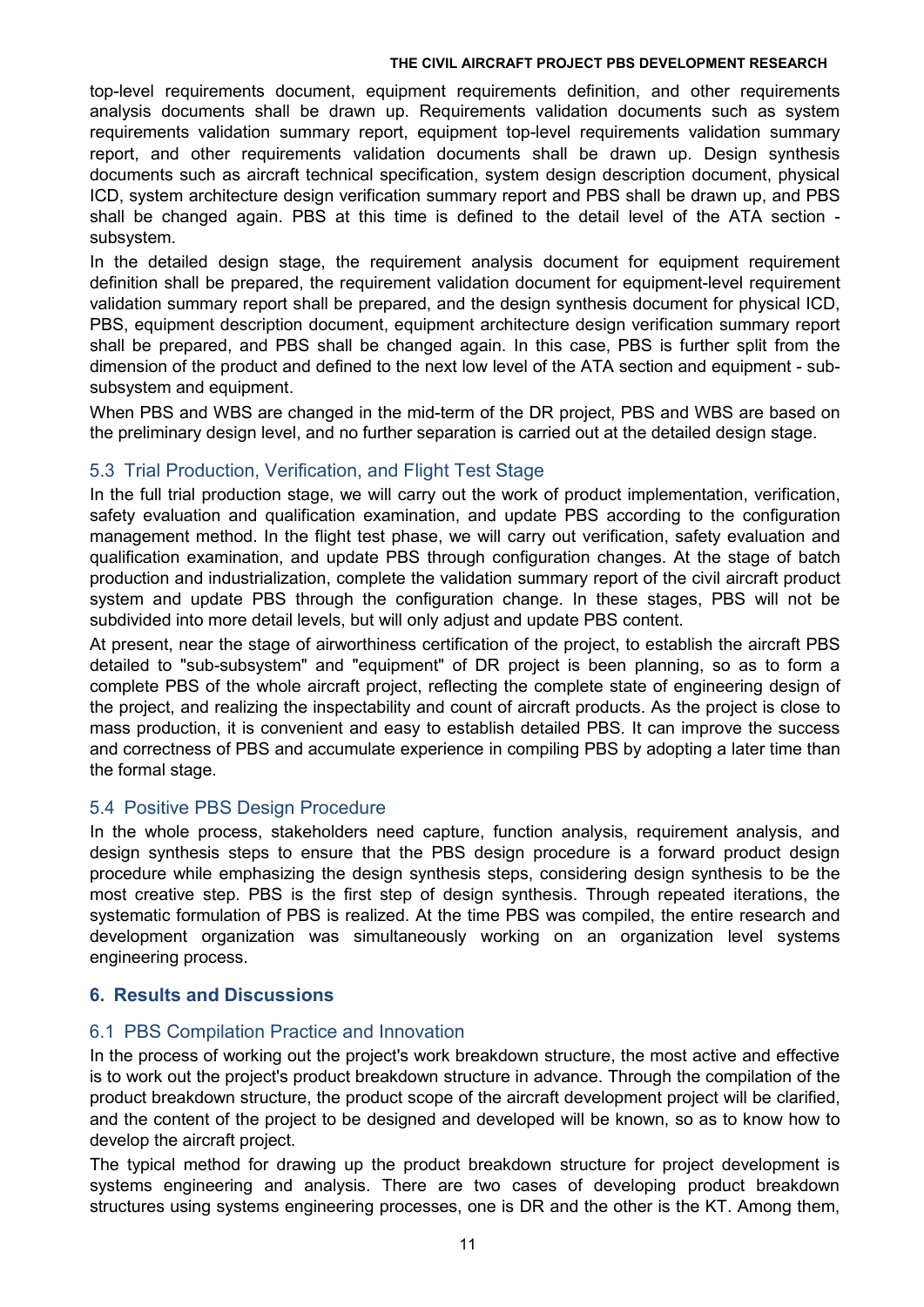the product breakdown structure of DR is the first one and has gone through a complete process, but PBS of "sub-subsystem" and "equipment" level plan to be compiled at the end period of the project. The product breakdown structure of KT is carried outwith the progress of the project. At present, KT has not passed the preliminary design review PDR, and there is no official PBS detailed to the low level of sub-subsystem and equipment.

The division logic of item PBS is the hierarchy of "aircraft", "group", "system", "subsystem", "subsubsystem" and "equipment". Though the hierarchical division of PBS is referring to ATA2200, due to the hierarchy of "group", "sub-subsystem" and " equipment", the hierarchy of PBS is unique, which is from the hierarchy.

## 6.2 Project Management Documents such as OBS and WBS are Based on PBS

IPT team and WBS are based on PBS. In the OBS of the project, the level 0 IPT corresponds to the level of the aircraft, the level 1 IPT corresponding group or professional level, the level 2 IPT corresponding system, and the level 3 IPT corresponding subsystem. In the vertical division of IPT, there are aircraft overall design team, airframe team, propulsion system team, avionics system team, mechanical system team, etc., which is consistent with the vertical division of PBS.

WBS of the civil aircraft development project is built based on PBS. In the part of products, WBS structure and PBS structure are basically the same. When compiling WBS, refer to PBS from aircraft level to subsystem level. PBS is taken as the main body of the WBS structure, and the system integration work package is set under the parent node of PBS. Under the top-level WBS elements, the life cycle elements of trial production, test, flight test, and customer service are set. In this way, the WBS framework of the project is set up.

## 6.3 The Chapter Division of ATA is Basically the Same as PBS

Since the principles of PBS and ATA-based system breakdown structure are consistent, it promotes that the development plan and the project plan are the same from the source. For example, the product structure and composition of the air conditioning system, as well as the development method, are consistent with the development plan and project plan at the product level. This simplifies the decision-making process, and the structure and level of technical decision and management decision are consistent.

The hierarchy of PBS is similiar to ATA Standard Numbering System, layered the aircraft product into aircraft, group, system, subsystem, sub-subsystem and equipment. And the identification of PBS element is flexible and determined by the aircraft design scheme.

Because PBS and ATA-based system breakdown structure are consistent in principle, in order to solve risks and problems, the work scope that needs to be divided can be consistent in product scope by directly defining the product breakdown structure. The formulation of PBS not only uses management methods but also has technical methods.

## 6.4 PBS is the Basis of Aircraft Serialization Design, Aircraft Function Definition, and Aircraft Certification Plan

PBS is an effective tool for aircraft serialization design. When designing serialized aircraft, the PBS of the project should be compiled first to clarify the market requirements, functional requirements and product change scope of the serialized aircraft. Starting from this document, the project market and operation objectives, the profitability of the aircraft development project, and feasibility study text of the technical and economic aspects of the project should be compiled. On this basis, it is decided whether to carry out the development of the serialized aircraft.

PBS is developed based on the functions of aircraft. The hierarchy of groups corresponding to PBS is a series of main functions of this aircraft project. This is a set of functional requirements for the aircraft. After the functions are decomposed and distributed, the products are decomposed into systems and subsystems through the group of aircraft. Therefore, in the product, the functional requirements of the product in the project are realized.

In the implementation of the DR project, the preparation of the certification plan was carried out prior to PBS, resulting in the difference between the developed products of CP and PBS. However, since PBS is based on ATA2200 and the systems engineering process, there is little difference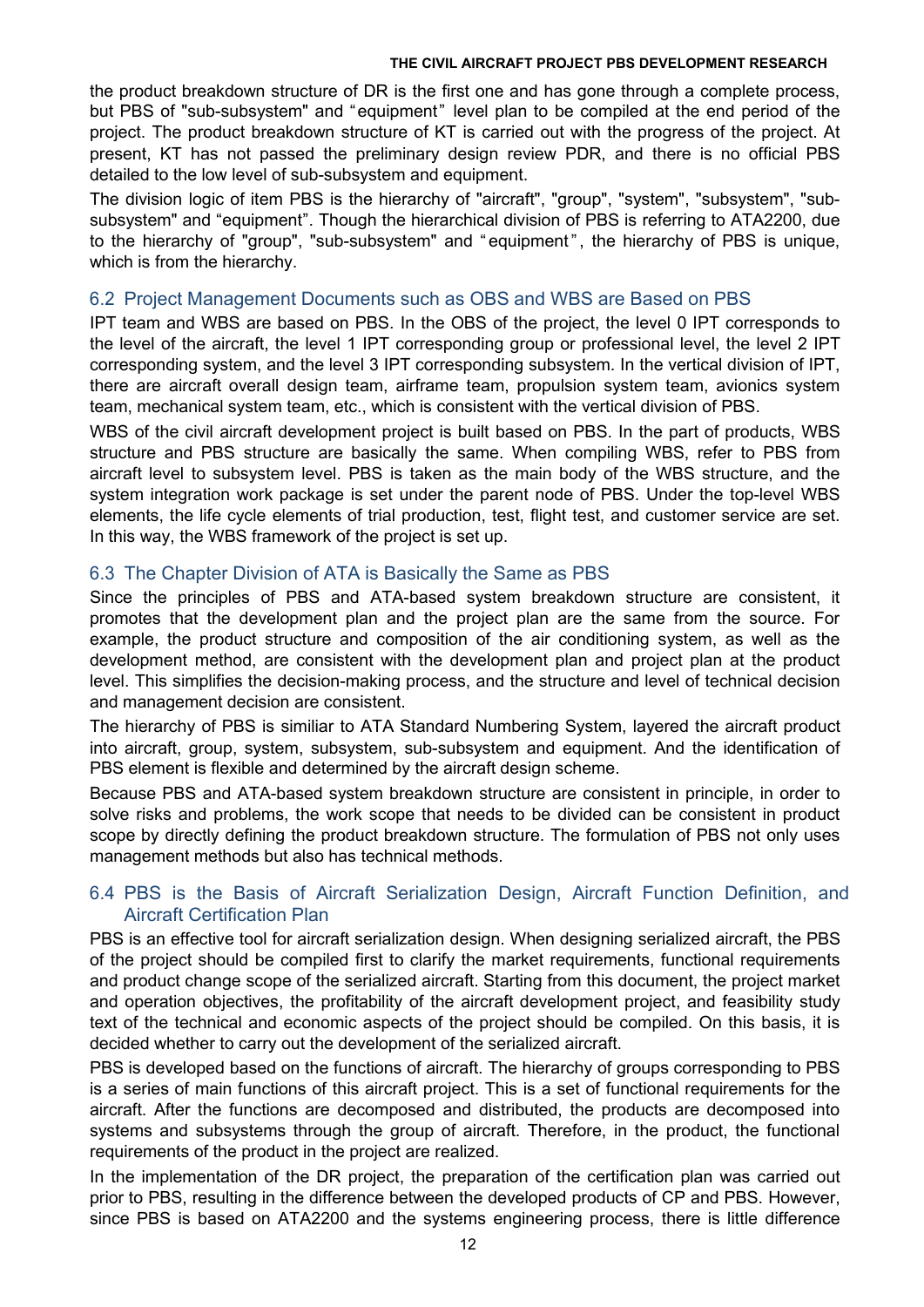between the two. From the perspective of PBS, it is very convenient and direct to understand the organizational form and division of labor interface of CP. In the ideal process, the CP is drawn up after PBS, and the two should be consistent as far as possible so that the CP requirements can be implemented both administratively and technically.

## 6.5 Elements of Systems Engineering Management Support PBS

In the DR project, the source of PBS was reviewed by the systems engineering process. At the same time of compiling PBS, the aircraft-level function definition file was compiled, the decomposition and distribution of aircraft-level functions were carried out, and then the systemlevel function definition file was compiled. When compiling the product breakdown structure, the functions were also distributed to specific subsystems.

In DR, PBS reviewed the design description document of the product. From the aspect of product design, it is ensured that PBS and product design are consistent. This is PBS's own requirement, which is also the fundamental reason why PBS of DR can be widely used.

In DR, due to the application of PBS results in product development plan and product development organization, the process of configuration management of the project is relatively smooth, and it is relatively easy to determine the technical decision point and the implementation process of technical decision. In the trial production of the DR test type, the configuration carding is more accurate than the SJ project. In the preparation process of formal production, configuration management is more accurate and convenient.

In the later stage of the detailed design of DR, the project introduced requirement management, as PBS met the design requirements and functional management requirements. Project requirement management has not encountered any problems at the PBS (first edition) level. Requirements management's requirements were successfully introduced to the whole project.

For the preparation of PBS, there is a conceive that in the PBS preparation process, there is an additional link for requirement validation, and there is a self-validation process in the PBS preparation process. In this way, the PBS compilation process itself can validate whether PBS is complete and correct, and can explain the correctness of PBS itself in the compilation process.

# **7. Conclusion**

# 7.1 The Compilation of PBS is Increasingly Integrated with the Systems Engineering Process

From the project level, PBS is a very critical management tool. The method used for compiling PBS is a method for systems engineering and analysis of aircraft products. The systems engineering application of PBS has also developed from the application of the concept of systems engineering, to the application of the method of product analysis and function analysis of systems engineering. Now using the method of systems engineering is to compile PBS in the system process of the whole development project organization.

Through the discussion and analysis of PBS, the product scope of the project can be clearly defined, the market objectives of the project can be clearly defined, and the resource requirements and profitability of the project can be clearly defined, so as to determine the implementation content of the project and decide whether to implement such an aircraft product project from the perspective of feasibility analysis of the state and enterprises.

In the formulation of PBS, the systems engineering method of function analysis, requirement analysis, and design synthesis was combined. When the product was decomposed layer by layer, the function and requirement of the product were already decomposed and distributed. The decomposition of a product is a physical framework of a product. While decomposing the physical framework, the framework of function and requirement is decomposed simultaneously according to the structure of the product. In this way, the design of the product is realized and the function and requirement of the product are realized. When the product scope is defined, the realization prospect of the product is determined.

## 7.2 PBS can Guide Project Design